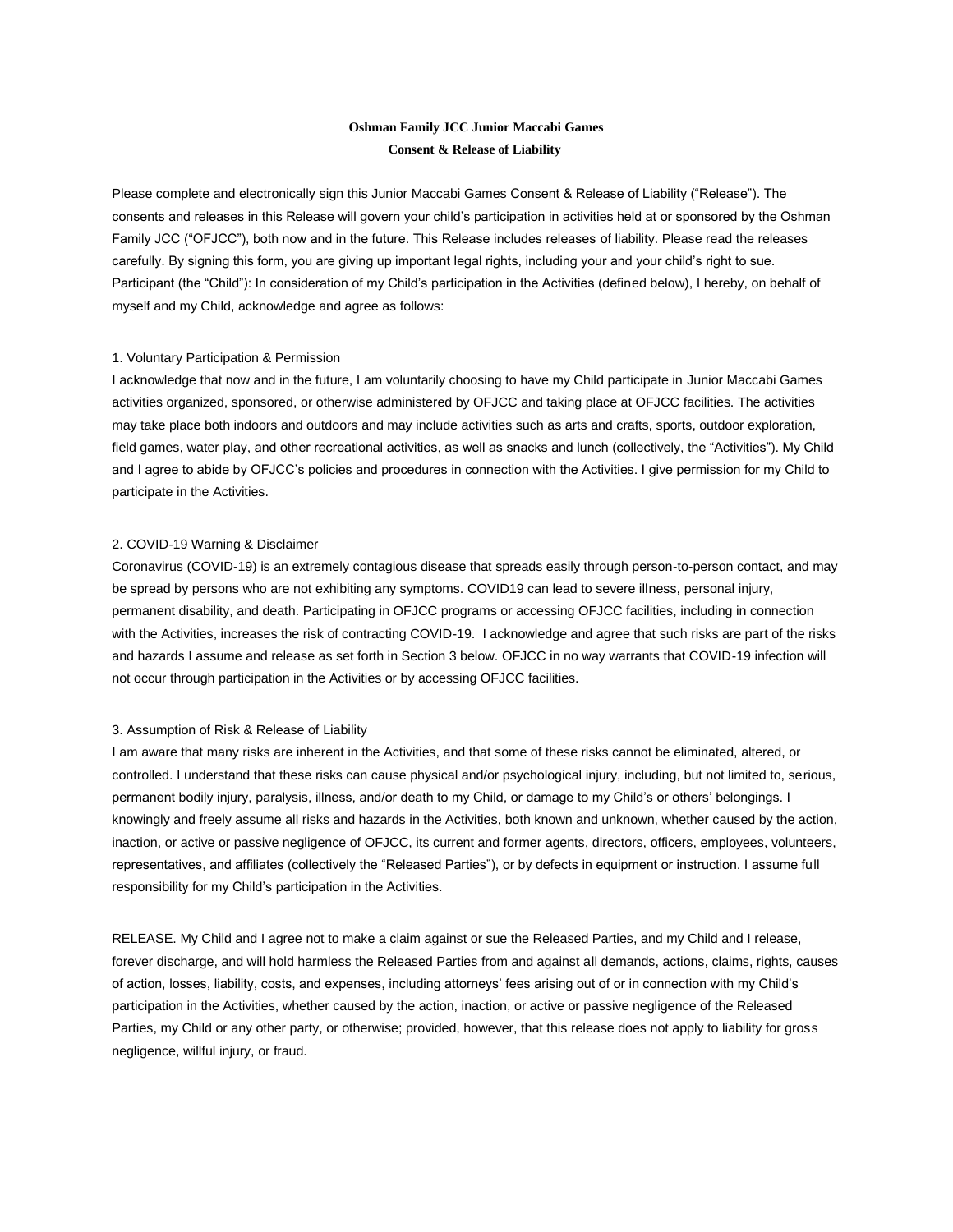## 4. Health Insurance

I understand that it is my responsibility to carry accident or medical coverage for my Child in connection with the Activities

#### 5. Consent for Medical Treatment

In the event of an emergency or non-emergency situation requiring medical or dental treatment, I hereby grant permission for any and all medical and dental care to be administered to my Child, until such time as I or the designated emergency contact can be contacted. This permission includes, but is not limited to, the administration of first aid, the administration of an epinephrine auto-injector, the use of an ambulance, and the administration of anesthesia and/or surgery under the recommendation of qualified medical or dental personnel. I authorize OFJCC staff members or employees to transport my Child in a personal vehicle in case of a medical emergency. I further authorize to release my Child's personal information necessary for medical or insurance purposes. I agree to release, forever discharge, and hold harmless the Released Parties from any and all liability for medical or dental aid rendered, including any liability arising out of the negligence or any other act or omission by the Released Parties, and I understand that I am responsible for all medical or dental expenses incurred for such aid.

## 6. Photo/Video/Testimonial Release

I hereby grant permission to OFJCC to take, use, distribute, modify, reproduce, and publish photographs, video or audio recordings, or quotations of me and/or my Child, or in which I/we may be included, for editorial, fundraising, marketing, promotional, advertising, or any other purpose as deemed appropriate by OFJCC, in any manner and medium, including, but not limited to, use in social media and distribution to media or funding organizations, without notification and additional consideration to, or review or approval by, me. I also agree that OFJCC may use the Child's name in connection with any external use of the photographs, recordings, or likeness. I understand that OFJCC is not responsible for third party use of material that is copied or used without OFJCC's permission.

### 7. Severability; Survival; Entire Agreement

If any term or provision of this Release is determined to be illegal, unenforceable, or invalid in whole or in part for any reason, such provision shall not affect the legality, enforceability, or validity of any other provision of this Release and such provision shall be reformed and construed so that it will be legal, enforceable, and valid to the maximum extent permitted by law. This Release will survive the completion of my Child's participation in the Activities and will continue in full force and effect thereafter.

I have read this Release carefully and fully understand all its terms and provisions. I have knowingly and voluntarily executed and delivered this Release understanding the risks to me and my Child and have done so of my own free will, without relying on any statement or representation of any of the Released Parties. I understand that this Release cannot be modified or changed in any way by oral statements by any of the Released Parties or by my Child or me. I understand that, in the event of any litigation against the Released Parties, this Release may be raised as a defense and bar to, and as a waiver and release of, legal rights that might otherwise be asserted by me, my Child or any of my Child's heirs, assigns, personal representatives or survivors.